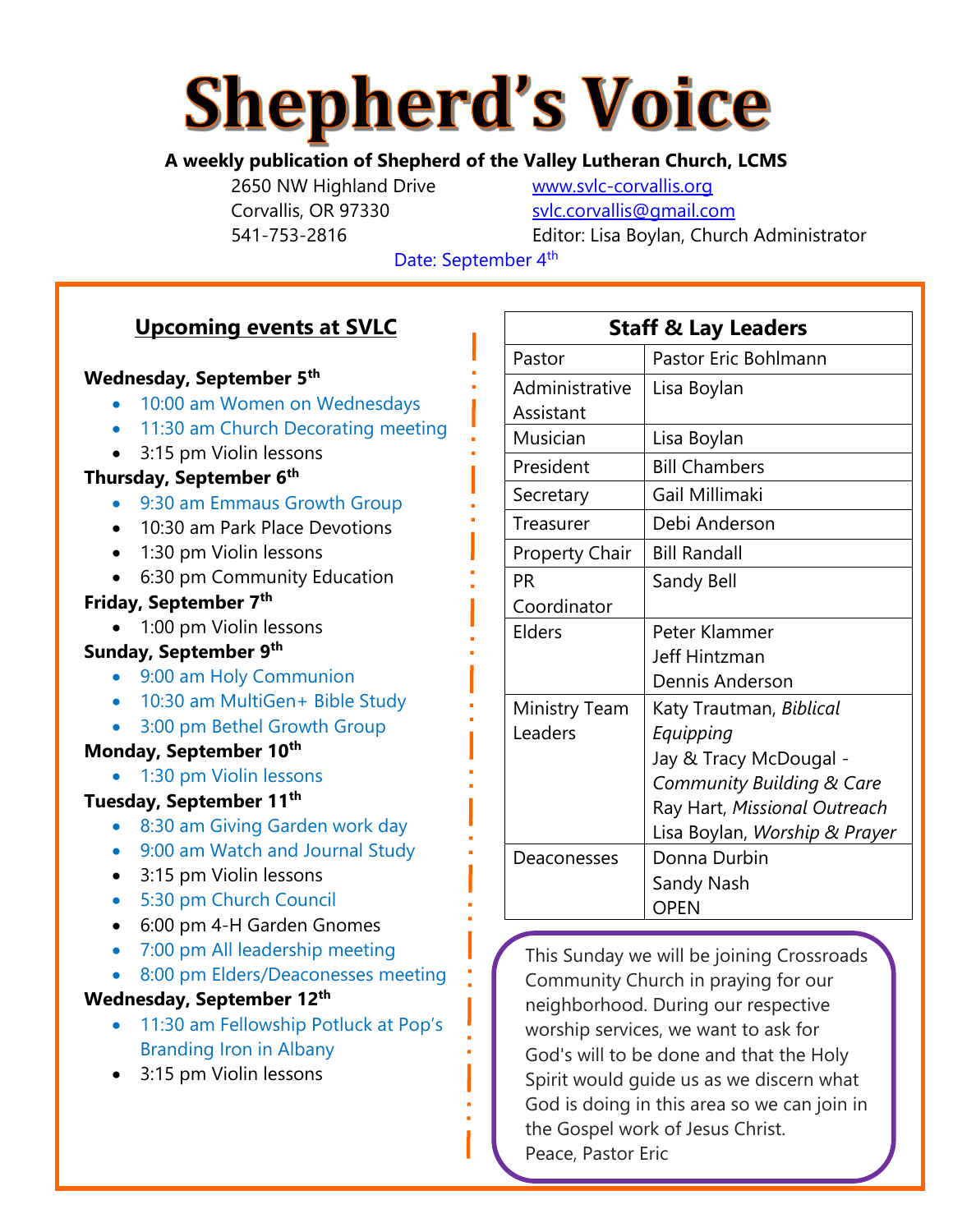

\*Explore God's Word through engaging videos and personal exploration of a reading for the upcoming Sunday.

\*Sept. 11<sup>th</sup> to May 28<sup>th</sup>

\*Tuesday's from 9 to 11:00 a.m.

\*Bring a journal. 7x9 or larger recommended. Talk with Pastor Eric if you want him to purchase a journal for you.



dwelling 1:14 Editor's note: As you might recall, Greg Finke, pastor and founder of dwelling 1:14, came to SVLC a

few years ago. He shared this article on his website. Pr. Eric shares it with you.

#### **["The Source of Your True Value"](https://dwelling114.org/blog/2018/8/31/the-source-of-your-true-value)**

There are two kinds of love in the world:

1) The kind of love that seeks value in its object; and,

2) The kind of love that creates value in its object.

The first kind of love is the most familiar to us. It drives our everyday preferences. For instance, when I say that I love a good book or a good movie or good TexMex, that is the first kind of love in play. When I want the best employee for the hire I need to make, when I am not satisfied until the room is picked up, when I keep skipping songs on my play list until I find just the right one, that is the first kind of love in play.

There's nothing wrong with such a love. It is what it is. It's part of everyday life. It's focused on what I want, what I prefer, what I need. It is a love that is felt when the object of the love is valuable enough, lovely enough or useful enough. The primary question is this: has this thing or person earned my love?

But there is another kind of love in the world. It is more rare.

It does not seek value and take it. It creates value and gives it. Perhaps I can best illustrate this kind of love with a story.

In 1987, my wife was already carrying our first child when we were sent to Missoula, Montana for a year of pastoral internship (our denomination calls it "vicarage"). When Amanda was born later that year, the congregation was thrilled to have a newborn in their midst. She received gifts from many people, and among them was a small gift from a beautiful, elderly woman named Wilma. Wilma was widowed and on a very limited fixed-income. She didn't have much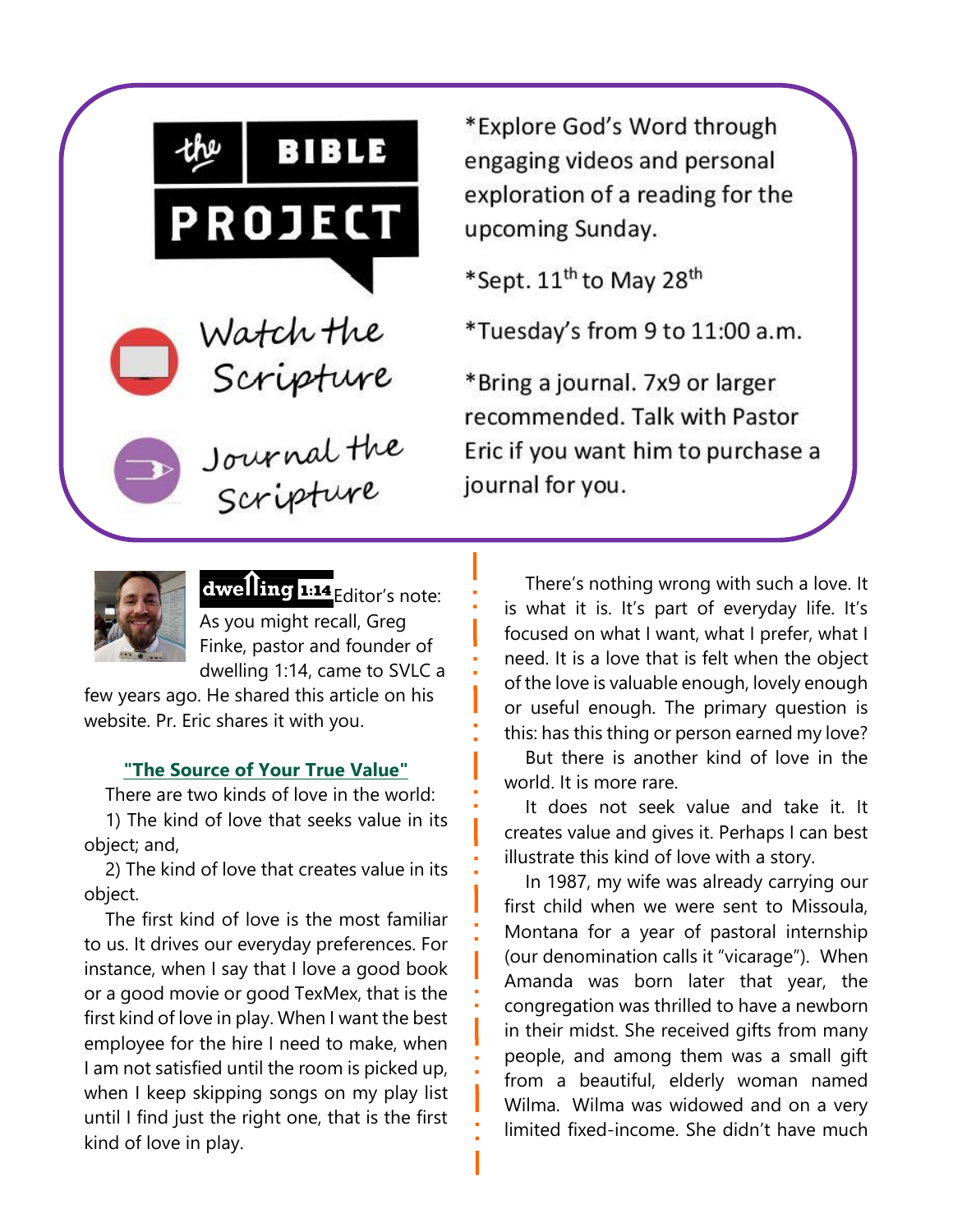to spend on the Vicar's newborn baby girl. But she wanted to give something.

So, Wilma bought Amanda a little plastic baby doll. The baby doll was cheap and only about 8 inches long but it quickly became known as the Wilma Doll. Now, the thing you need to understand about the Wilma Doll right off the bat is that… well… there is no delicate way to put it… it was ugly. And the longer Amanda loved on her Wilma Doll, the uglier it got. Wilma's facial features began to fade. In time, some mysterious spots formed on it. (My wife boiled Wilma a variety of times trying to get the spots off.) The cheap little dress it came with eventually fell apart and fell away.

You might wonder, why not just get rid of such a doll? It was cheap, plastic, ugly and naked.

Well, here's the thing. It may have been a cheap, plastic, ugly baby doll. But it just happened to be Amanda's FAVORITE baby doll. And that made all the difference.

You see, there are two kinds of love in the world. One seeks value. The other creates value. And that's what Amanda's love did for the Wilma Doll. The Wilma Doll was not valuable or lovely on its own. But it became so because Amanda loved it so. Here's the bottom line: the Wilma Doll was of great value in our home because it was AMANDA'S beloved Wilma Doll.

What does this have to do with you? Everything.

No doubt, you are like many who doubt you have true value or worth on your own. You think of yourself as nothing but an ugly Wilma Doll. And you may even be right.

But here's the thing… even if you are nothing more than a Wilma Doll, you just happen to be GOD'S beloved Wilma Doll.

Your deep value does not come from being lovey. Your deep value comes from being loved.

"How great is the love the Father has lavished on us, that we should be called children of God… and that is what we are." 1 John 3:1



Our MultiGen+ Bible Study will do a short two-week study on, "The Priesthood of All

Believers," beginning Sunday, September 9<sup>th</sup> and concluding on the  $16<sup>th</sup>$ .

From the Lutheran Hour Ministries website comes this description: "The formation and growth of The Lutheran Church-Missouri Synod in the United States is examined in this video resource. It features expert commentary, instructive graphics, and details the Christ-centered mission-and potential-of the LCMS.

From immigrant communities of German Christians to a mainline denomination of more than 6,000 congregations, *We the Church: The Priesthood of All Believers* focuses on the origin and development of The Lutheran Church-Missouri Synod (LCMS) and how the early LCMS met the outreach challenges of its new "American" setting. Beyond the historical context, this video resource examines how early church leaders viewed the role of laity inside and outside of the church. It also challenges today's church members to embrace their rich heritage as disciples by sharing the message of hope we have in Christ Jesus."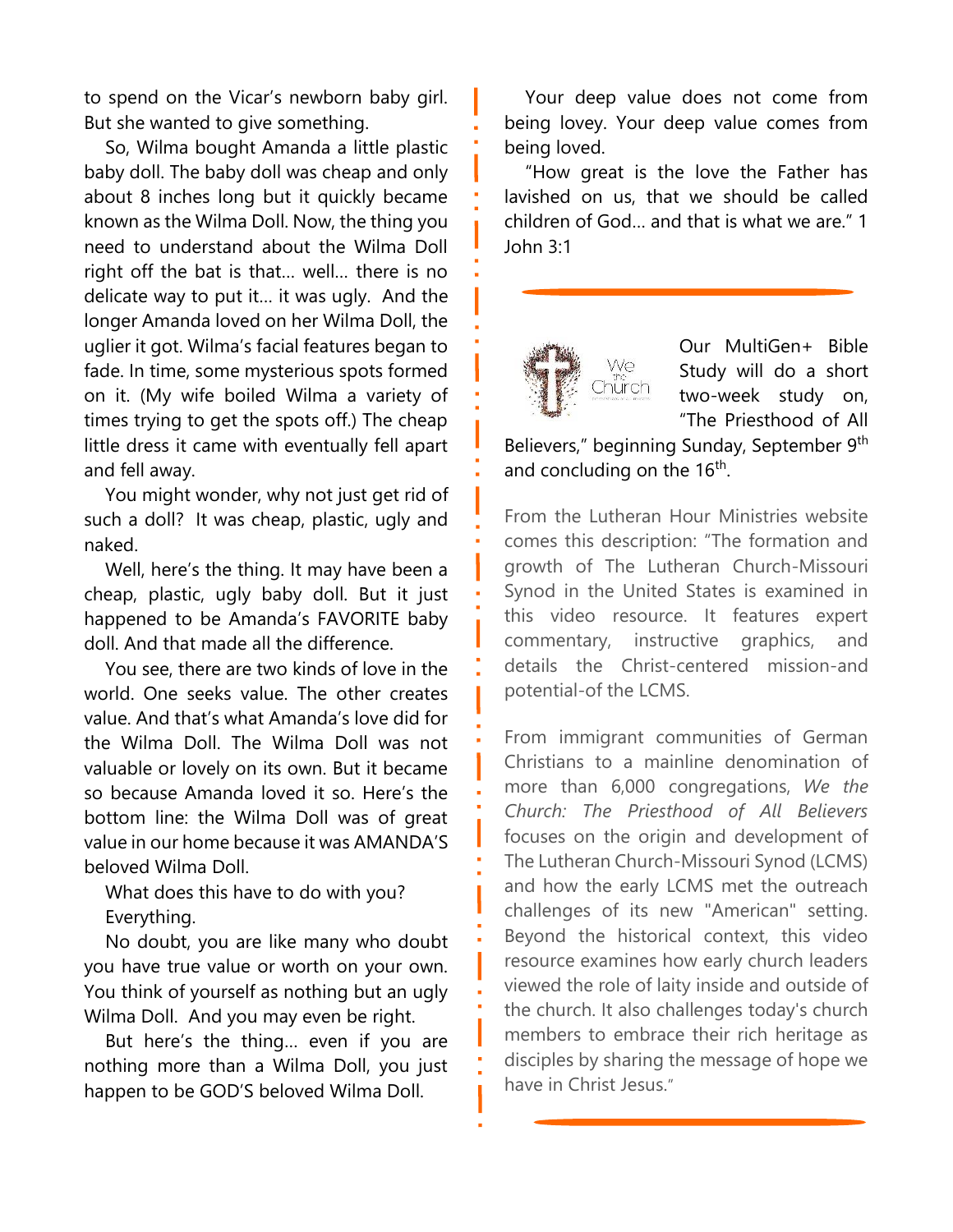

# Giving Garden News

**Drum roll please . . . 158 pounds of** produce harvested and donated this week! WOW, WOW and WOW!!!. Thank you to all our hard-working volunteers. What a blessing to our community!

The next work day is Tuesday, September  $11<sup>th</sup>$  from 8:30-10:30 a.m. There are still bark chips needing to be spread along the paths ☺ Everyone is invited to volunteer in our Giving Garden. It's a great time! Bring sunscreen, water, and a hat!



SVLC is going to host their 'first annual' Trunk or Treat with cosplay photobooths. This event will provide a safe and fun space for families to trick or treat. We

decorate our car trunks and

pass out candy to those in attendance. A truly fun event! Mark this date on your calendar: Wednesday, October 31<sup>st</sup>, 5:30-7:30 p.m. The event



will take place in our parking lot. More information forthcoming. Stay tuned!



Are you an emptynester? Headed toward retirement? Pastor Eric is looking to gather those in this group for a BBQ and

discussion about a potential ministry opportunity. How can we support each other as we go through/enter these phases of our lives? Mark this date on your calendar: Sunday, September 23<sup>rd</sup> at 5:00 p.m. at SVLC. More info coming!



*Lectionary Bible Readings for Worship*

September 9, 2018 Thirteenth Sunday after Pentecost First Reading: Isaiah 35:4-7a Psalm: Psalm 146 Epistle: James 2:1-10, 14-18 Gospel: Mark 7:(24-30) 31-37

September 16, 2018 Fourteenth Sunday after Pentecost First Reading: Isaiah 50:4-10 Psalm: Psalm 116:1-9 Epistle: James 3:1-12 Gospel: Mark 9:14-29

September 23, 2018 Fifteenth Sunday after Pentecost First Reading: Jeremiah 11:18-20 Psalm: Psalm 54 Epistle: James 3:13—4:10 Gospel: Mark 9:30-37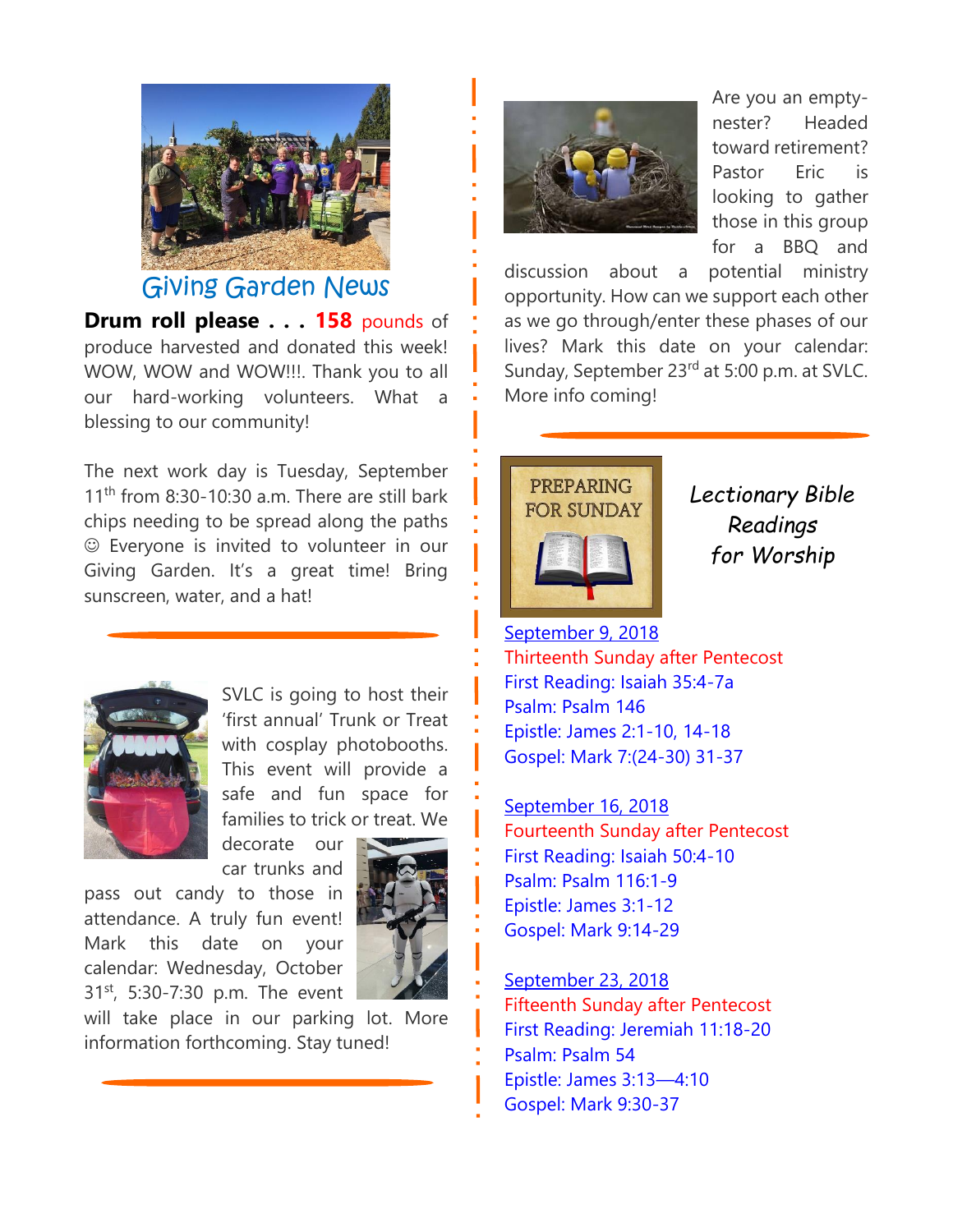

Luther **House News** 

#### [www.luther-house.org](http://www.luther-house.org/)

**Fall Term begins** Thursday, September 20<sup>th</sup>. Lutheran congregations in Oregon are being asked to help identify students who will be attending OSU or LBCC this fall so we can welcome them to their new environs and invite them to share in our community. Send us their name, address, and email (we have no other means of knowing how to reach them). Send to [info@luther-house.org](mailto:info@luther-house.org) or by snail mail to 211 NW 23rd Street, Corvallis, OR 97330. We'll make sure to contact each and every one of them. Thanks for your help in keeping them connected.

**There is a home football game this Saturday.** If you are need a parking spot, consider using the parking hosted by Luther House. For \$10 you get a really fine place to park within walking distance of Reser Stadium. And you get the joy of helping support Luther House Campus Ministry at OSU. Spread the word. Parking is limited. First come, first served. Go Beavs!

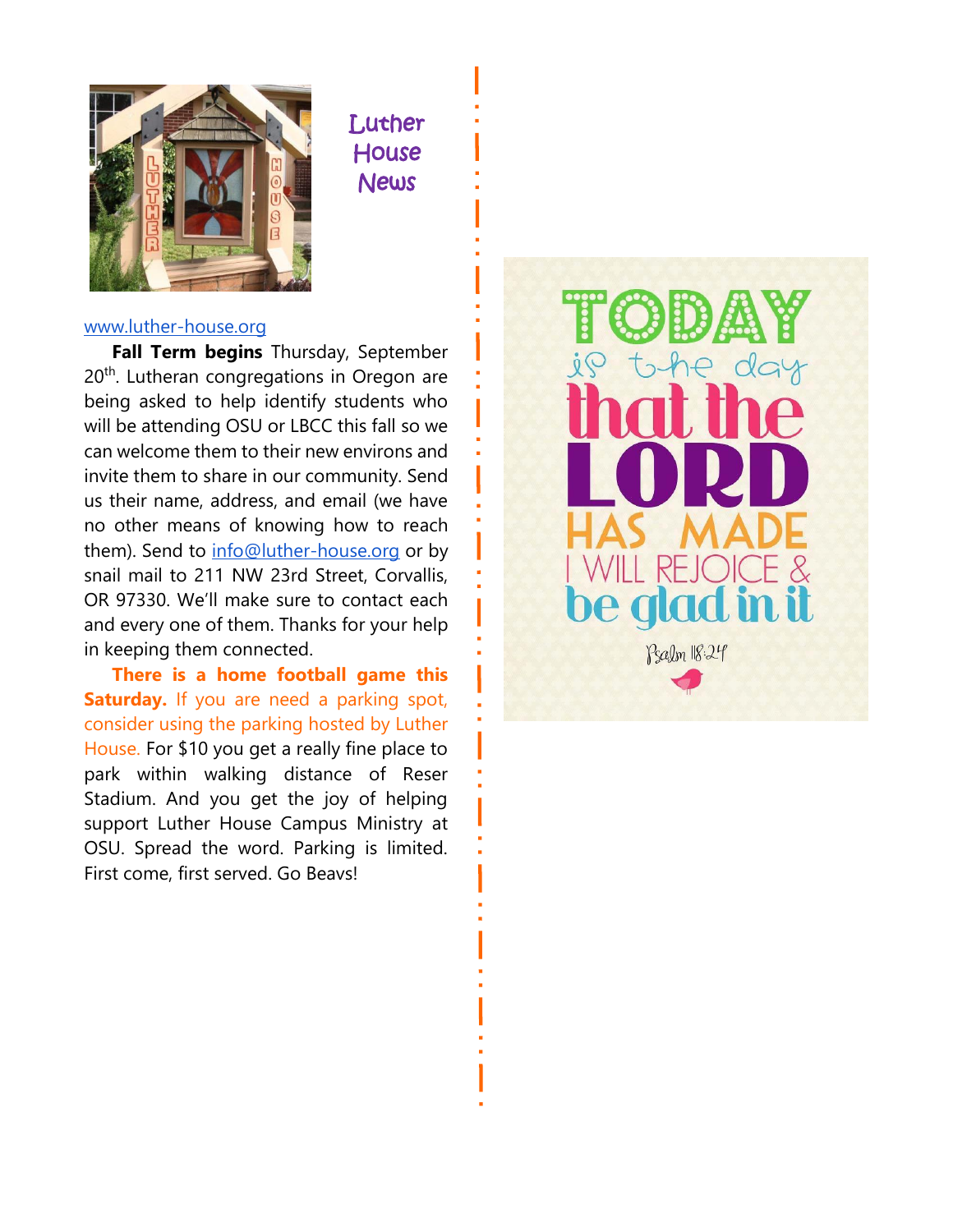| September Lay Ministry           |                           |                    |                    |                 |                 |  |  |  |  |  |
|----------------------------------|---------------------------|--------------------|--------------------|-----------------|-----------------|--|--|--|--|--|
|                                  | Sunday                    | Sunday             | Sunday             | Sunday          | Sunday          |  |  |  |  |  |
|                                  | September 2nd             | September 9th      | September 16th     | September 23rd  | September 30th  |  |  |  |  |  |
| Greeters                         | Sue Probus                | Glen & Ellen       | Dennis & Debi      | Rob & Donna     | Ray & Chris     |  |  |  |  |  |
|                                  | Colleen Fisher            | Schmidt            | Anderson           | Durbin          | Fajardo         |  |  |  |  |  |
| <b>ACOIYte</b>                   | Kari Dort                 | Kari Dort          | Kari Dort          | Kari Dort       | Kari Dort       |  |  |  |  |  |
| Musician                         | Lisa Boylan               | Lisa Boylan        | Lisa Boylan        | Lisa Boylan     | Lisa Boylan     |  |  |  |  |  |
| Reader                           | Peter Klammer             | Sue Probus         | Ellen Schmidt      | Glen Schmidt    | Katy Trautman   |  |  |  |  |  |
| $Sound \triangleleft$ Slide Tech | Caroline & Ellie Hintzman | Jeff Hintzman      | Peter Klammer      | Jay McDougal    | Craig Bell      |  |  |  |  |  |
| <b>Ushers</b>                    | Rob Durbin                | Fernando Henriques | Fernando Henriques | Jim Dort        | Rob Durbin      |  |  |  |  |  |
|                                  |                           | Jim Dort           | Jay McDougal       | Ray Hart        | Sue Probus      |  |  |  |  |  |
|                                  | Karen Inman               | Karen Inman        | Karen Inman        | Karen Inman     | Karen Inman     |  |  |  |  |  |
|                                  | Bobby Webb                | Bobby Webb         | Bobby Webb         | Bobby Webb      | Bobby Webb      |  |  |  |  |  |
| <b>Communion Assistants</b>      | Dennis Anderson           | Dennis Anderson    | Dennis Anderson    | Dennis Anderson | Dennis Anderson |  |  |  |  |  |
|                                  | Katy Trautman             | Katy Trautman      | Donna Pompe        | Katy Trautman   | Donna Pompe     |  |  |  |  |  |
| Fellowship                       | Dennis & Debi Anderson    | Jennifer Klammer   | Jim & Cynthia Dort | Char Bohlmann   | Char Reger      |  |  |  |  |  |
|                                  | <b>Brad Boylan</b>        |                    |                    |                 |                 |  |  |  |  |  |
| Altar Care                       | Donna Pompe               | Donna Pompe        | Donna Pompe        | Donna Pompe     | Donna Pompe     |  |  |  |  |  |
| Counters                         | Rob Durbin                | Alison Hintzman    | Brenda Brumbaugh   | Donna Durbin    |                 |  |  |  |  |  |
|                                  | Dianne Taft               | Jennifer Klammer   | Karen Inman        | Sandy Nash      |                 |  |  |  |  |  |

I will keep an eye on the bulletin board and reflect changes in the Shepherd's Voice weekly. Thanks for helping!